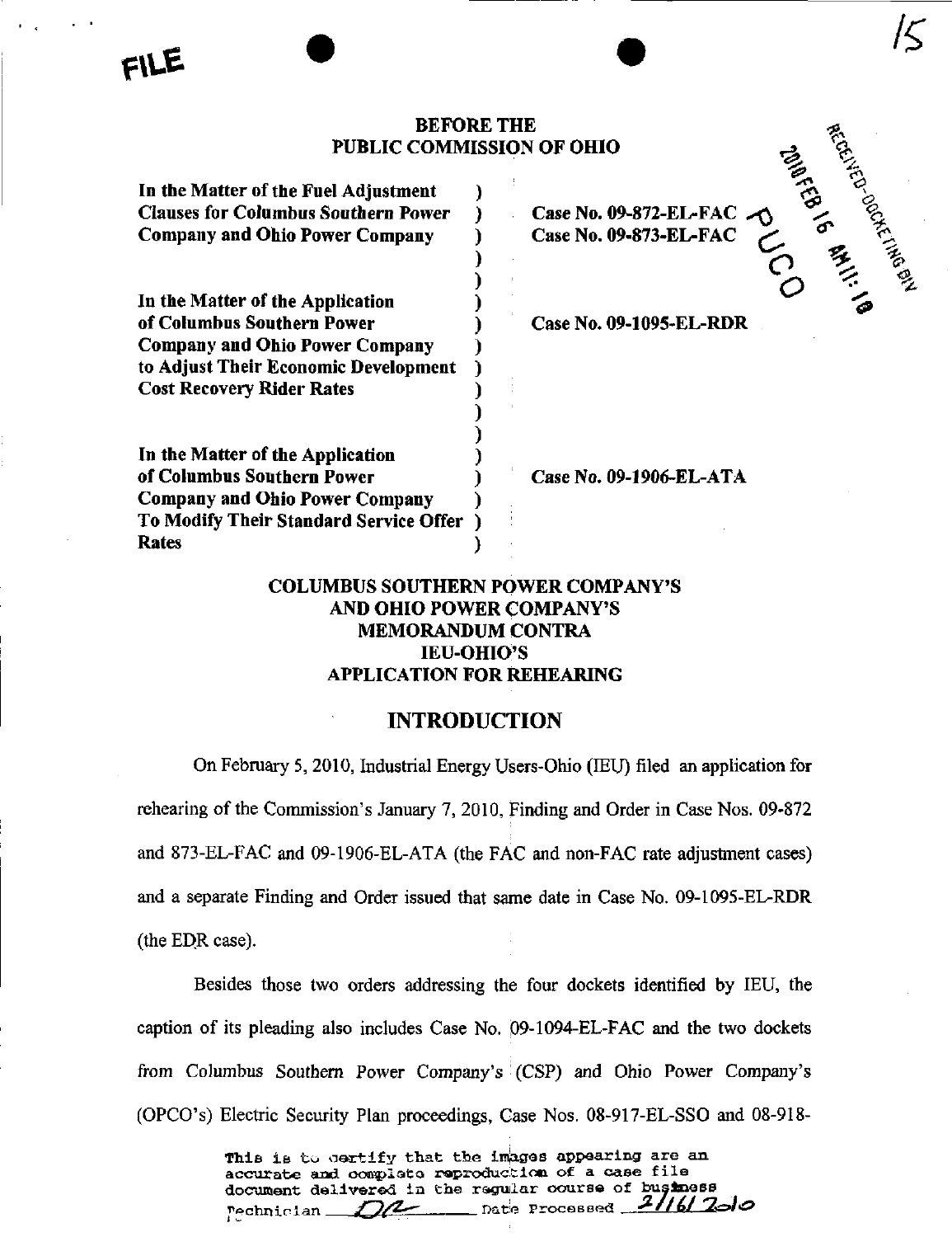EL-SSO, respectively. The inclusion of these three dockets is puzzling since the Commission has not issued a ruling in Case No. 09-1094-EL-FAC and while the Commission denied lEU's request to consolidate this case with the FAC and non-FAC cases as well as with the EDR case, lEU has not sought rehearing of that denial. The inclusion of the two ESP case dockets is even more puzzling. Those cases are the subject of appeals at the Supreme Court of Ohio, one of which was initiated by IEU. The record in those two dockets no longer is before the Commission.

lEU has raised five allegations of error in its application for rehearing. First, EEU argues that the Commission has no jurisdiction to consider any cases which result from its ESP orders. The basis for this claim is that the Commission lost jurisdiction to rule in the ESP cases when it was unable to issue an order in those cases within the 150-day time period allotted by R.C. 4928.143 (C) (1). Therefore, lEU argues, the Commission cannot act in cases filed as a result of the ESP approved by the Commission. lEU's next argument also reflects lEU's dissatisfaction with the ESP process. lEU argues that the Commission's January 7th orders are unlawful and unreasonable since the Commission has permitted CSP and OPCO (the Companies) to charge rates authorized in the ESP cases while the Companies continue to challenge the ESP orders themselves.

lEU actually has three arguments that are based on its dissatisfaction with the EDR and FAC cases. It argues that the Commission erred in ruling that the Economic Development Cost Recovery Riders are outside the caps established in the ESP cases. It also argues that the use by each Company of its weighted average cost of long-term debt for calculating carrying costs is unreasonable. Finally, lEU argues that the Commission

 $\overline{2}$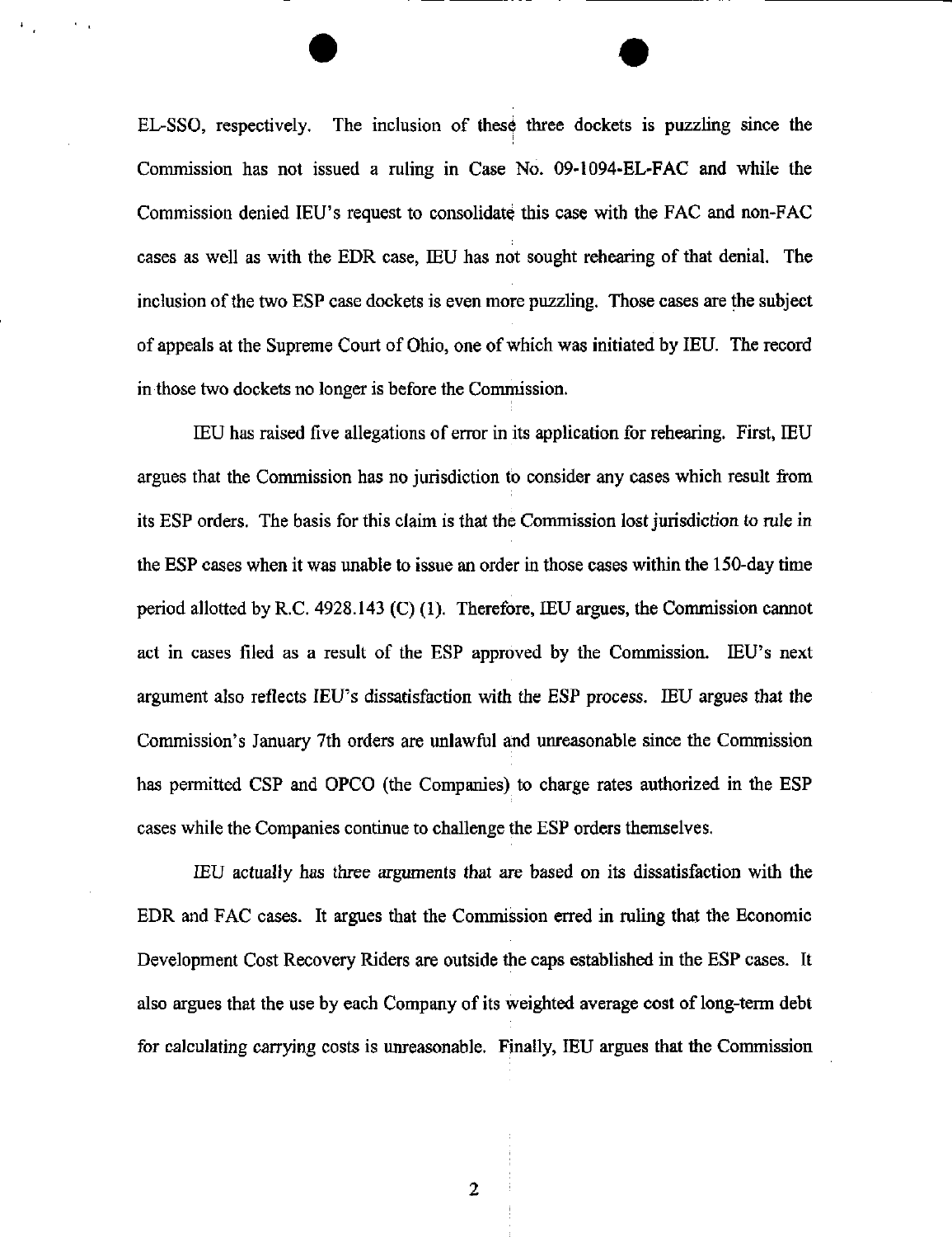unreasonably permitted the Companies to recover delta revenues associated with their Interim Agreement with Ormet Primary Aluminum Corporation (Ormet).

For the reasons detailed below, lEU's rehearing application should be denied in its entirety. Not only are lEU's arguments lacking in any merit but they represent an attempt to reargue issues raised or that should have been raised in the ESP cases and now are on appeal to the Supreme Court of Ohio, In this connection, lEU seeks relief that is obtainable only in those ESP cases, cases which are no longer before the Commission. Further, IEU complains about the rate impacts of the EDR cases even though a portion of the costs being recovered by CSP are attributable to a special discounted rate for service to one of lEU's own members. Finally, lEU's arguments conceming the recovery of delta revenues attributable to the Interim Agreement with Ormet is based on lEU's dissatisfaction with the normal operation of the Commission-approved Fuel Adjustment Clause (FAC).

#### ARGUMENT

## I. WHETHER THE COMMISSION "LOST JURISDICTION" IN THE ESP CASES IS NOT RELEVANT HERE, BUT THE COMMISSION DID HAVE JURISDICTION TO ISSUE THE JANUARY 7, 2010 FINDINGS AND ORDERS.

As a threshold matter, the fact is that the Commission's actions in the above dockets, while related to the Companies' ESP cases in indirect ways, was not done as part of the ESP cases. Any argument (now pending before the Supreme Court of Ohio) regarding whether the Commission "lost jurisdiction" after 150 days from the filing of the Companies' ESP applications has only an indirect bearing, at best, on the other dockets; it is not controlling or directly applicable. In other words, while lEU may challenge the decisions in the other dockets as somehow being unreasonable and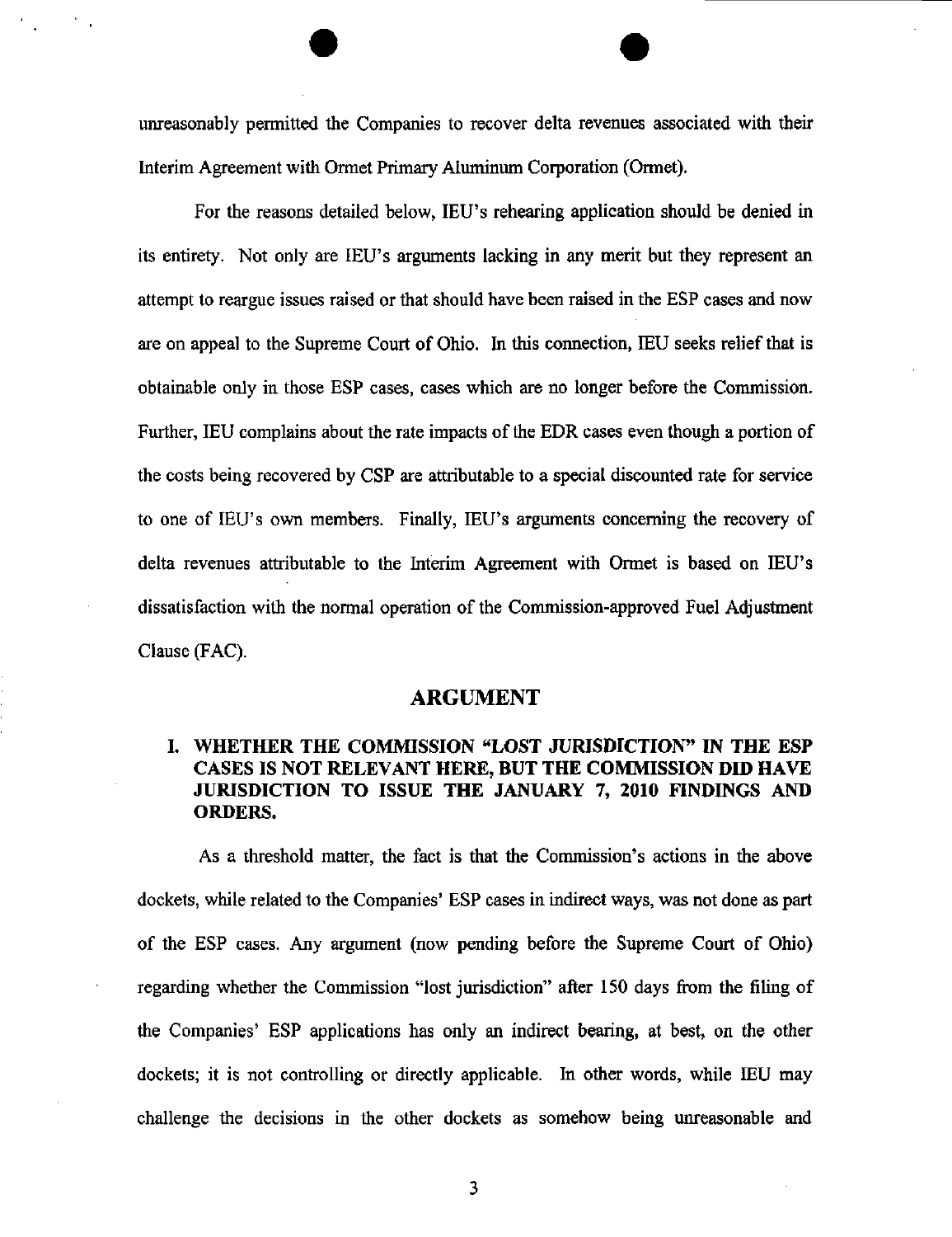unlawful, it cannot do so through its argument that the Commission lost jurisdiction in the ESP Cases based on Section 4928.143, Revised Code, [a statute not directly applicable to any of the other dockets.] Thus, IEU's claim should be rejected on that basis alone. If the Commission again considers this argument, AEP Ohio offers the following arguments in opposition.

lEU argues that because the Commission was unable to issue its order in the Companies' ESP cases within the 150-day period set out in R.C. 4928.143 (C) (1) the Commission has no jurisdiction to proceed in any cases resulting from its ESP order. As if this theory is not extraordinary enough, the relief sought in this proceeding far eclipses the scope of this proceeding. lEU argues that the Commission "should require AEP-Ohio to replace its current tariffs with the tariffs that were in effect on July 31, 2008 in accordance with Sections 4928,141 and 4928.143, Revised Code." (lEU's Memorandum in Support, p.9). lEU's legal analysis must be rejected. Moreover, even if its legal analysis had merit the relief it seeks must be limited to the rates authorized in the current dockets. There would be no basis for essentially reopening the Companies' ESP cases.<sup>1</sup>

lEU misinterprets R.C. 4928.141, the statutory provision it seeks to enforce. R.C. 4928.141 requires all EDUs to apply for either an ESP or an MRO. It does not, however, specify a time by which such an application must be filed. For instance, while the Companies filed their applications on July 31, 2008, the first date that SB 221 became effective, an applicant might not have filed its apphcation until September. A September filing would result in the 150-day time line expiring well beyond the end of 2008. The

<sup>&#</sup>x27; lEU has raised this same issue unsuccessfully in its Writ of Prohibition action before the Supreme Court of Ohio (Sup Ct Case No. 2009-1907) and again in its Merit Brief in its direct appeal from the ESP Cases, Sup. Ct. 2009-2022. ] The Commission need not give IEU yet "another bite of the apple" in this case by re-addressing the substance of lEU's argument.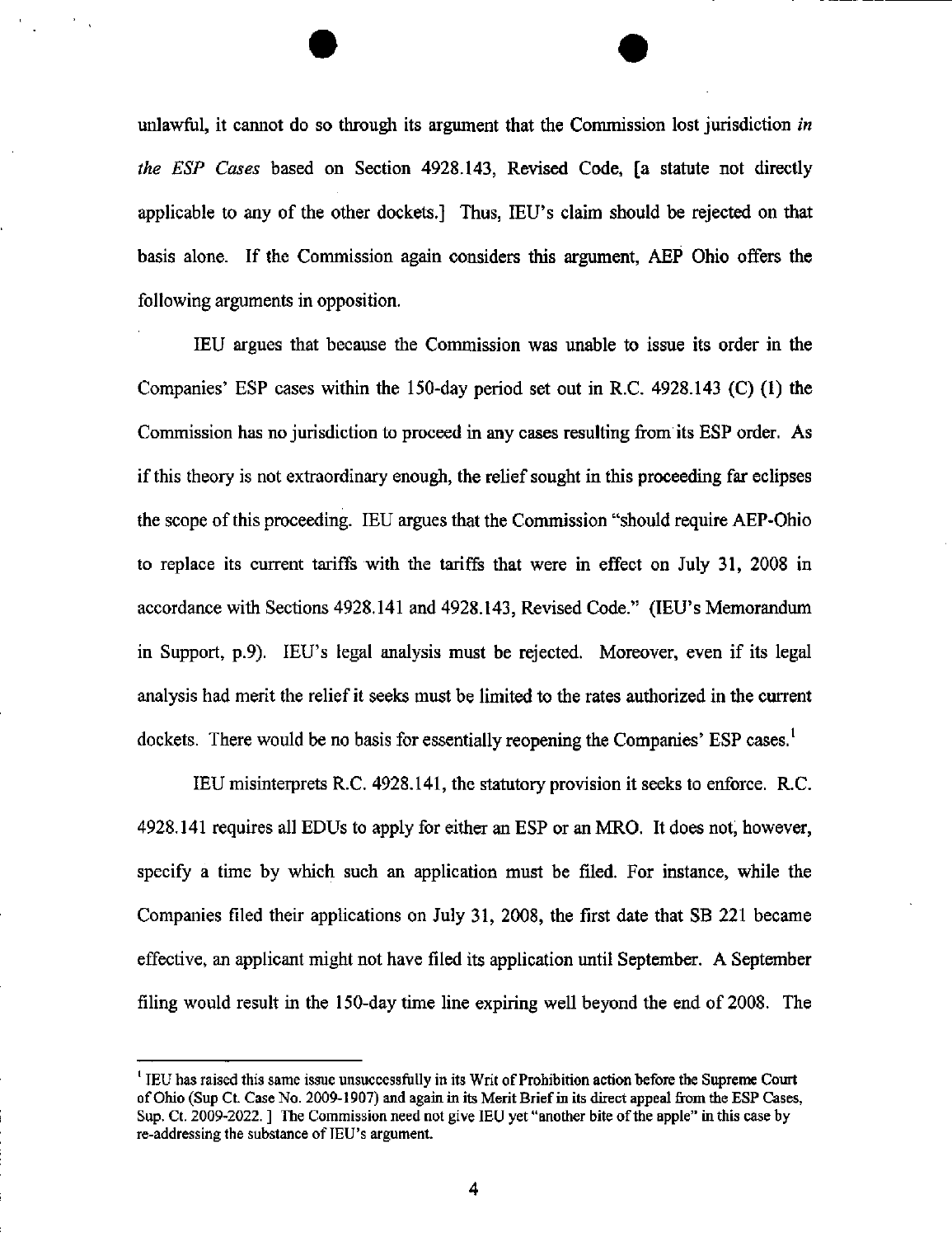significance of the lack of specificity regarding when a SSO application could be filed relates to the portion of R.C. 4928.141(A) on which lEU relies. The language in question provides that:

> Notwithstanding the foregoing provision, the rate plan of an electric distribution utility shall continue for the purpose of the utility's compliance with this division until a standard service offer is first authorized under section 4928.142 or 4928.143 of the Revised Code\*\*\*\*

R.C, 4928.141(A) is not a default for failure to comply with the 150-day requirement. The continuation of the rate plan applies only in those instances where the utility does not file its ESP application in sufficient time for the 150-day period to be completed before the end of 2008. There is nothing in R.C. 4928.141(A) or 4928.143(C)(1) that suggests that if the Commission does not meet the 150-day time limit for ruling on the Companies' ESP application that the Commission loses its authority to ever act on that application. Nor is there any reason to believe that if the General Assembly intended to specify a remedy for the Commission not meeting that statutory requirement that such a remedy would have been placed in a provision other than the provision which sets out the requirement itself

The Supreme Court of the United States has considered the question of whether an administrative agency loses jurisdiction to act when it misses the tune set by the legislature to act. In Brock v. Pierce County, (1986), 476 U.S. 253, 106 S. Ct. 1834, 90 L. Ed. 2d 248, the Court considered statutory language that required that the Secretary of Labor 'shall' issue a final determination as to the misuse of CETA (Comprehensive Employment and Training Act) funds by a grant recipient within 120 days after receiving a complaint alleging such misuse." (476 U.S. 255). The question before the Court was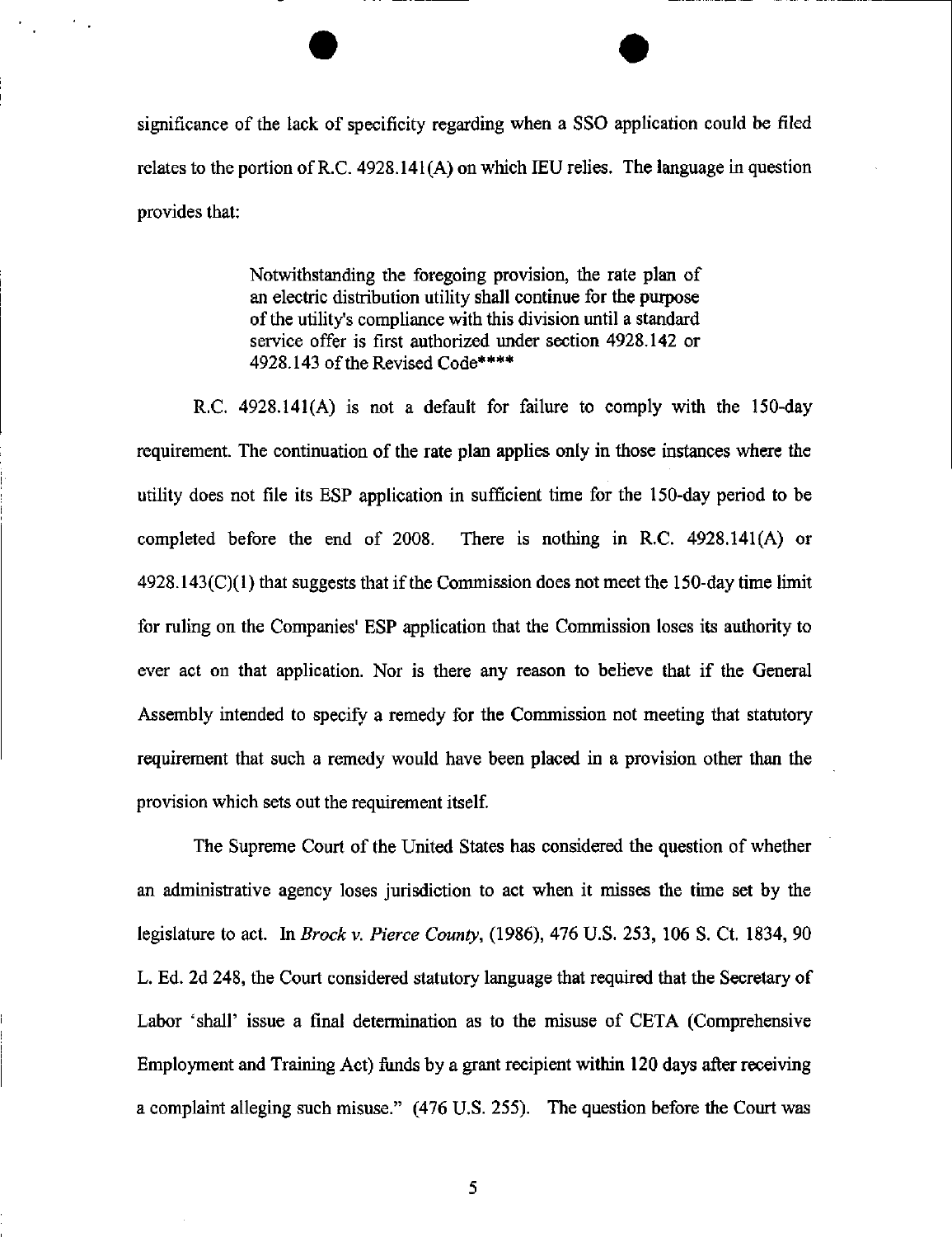whether the Secretary loses the power to recover misused funds after the expiration of the 120-day period.

The Court stated that it "would be most reluctant to conclude that every failure of an agency to observe a procedural requirement voids subsequent agency action, especially when important public rights are at stake. When, as here, there are less drastic remedies available for failure to meet a statutory deadline, courts should not assume that Congress intended the agency to lose its power to act." Brock, 476 U.S. at 260 (note omitted). The Court went on to note that the statute in question "does not merely command the Secretary to file a complaint within a specified time, but requires him to resolve the entire dispute within that time. This is a more substantial task than filing a complaint, and the Secretary's ability to complete it within 120 days is subject to factors beyond his control. There is less reason, therefore, to believe that Congress intended such drastic consequences to follow from the Secretary's failure to meet the 120-day deadline." Id. at 261. The Court concluded "the mere use of the word 'shall' in Sec. 106 (b), standing alone, is not enough to remove the Secretary's power to act after 120 days." Id. at 262 (note omitted).

When the Court's reasoning is applied to the Commission's authority to rule on an ESP application within 150 days of the application being filed, it is clear that the Commission does not lose its authority to act beyond the 150-day period. First, there is no statutory language in R. C. 4928.143, or elsewhere in R. C. Chapter 4928, that precludes the Commission from acting after the passage of the 150-day period. Absent such language, it should not be assumed that the General Assembly "intended the agency to lose its power to act." As for there being less drastic remedies available, the General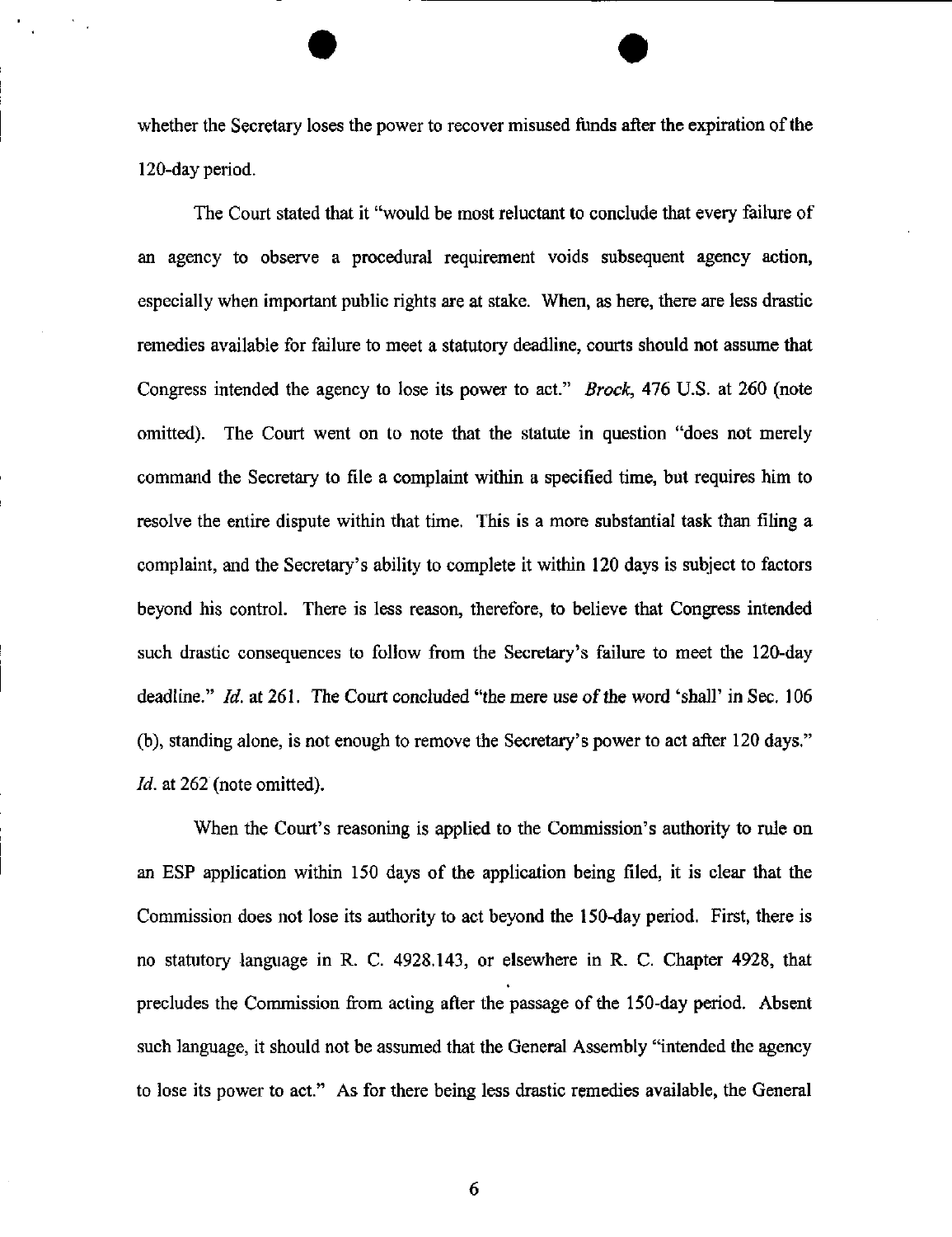Assembly addressed the issue of rates being effective prior to the authorization of the Companies' ESP.

Further, the Commission's task was far more significant than lEU's proposed consequence would suggest. The Commission not only had to "resolve the entire dispute" but the ESP case was a case of first impression as the Companies' application was filed on the day that R.C. 4928.143 became effective. Being a case of first impression was enough to present significant difficulties for resolving the Companies' ESP application within 150 days even if that were the only ESP case the Commission had to decide within that 150 days. However, as is evident from the Commission's August 5, 2008, Entry in the Companies' ESP proceeding, the Commission had other ESP proceedings filed on the same date as the Companies' application and the Companies' application was scheduled for hearing after the other applications were to begin hearings in their cases. (Entry, pp. 1,2),

Because of the Commission's Staff's limited availability the Companies' hearing was scheduled to begin on November 3, 2008 - - just 55 days before the conclusion of the 150-day period to rule on the application. Then, at the request of certain intervenors, and over the Companies' objection, the hearing date was set back 14 days, leaving only 41 days from the start of the hearing to the 150-day deadline. (ESP Cases, Entry, September 5, 2008, pp. 1, 2). With or without the postponement of the hearing, it must be agreed that the Commission faced a "substantial task" with real world difficulties "beyond [its] control." Based on these factors affecting the Commission's new responsibilities arising from SB 221and all of the Commission's long-standing responsibilities to regulate other utility industries, there is no reason to believe that the General Assembly "intended such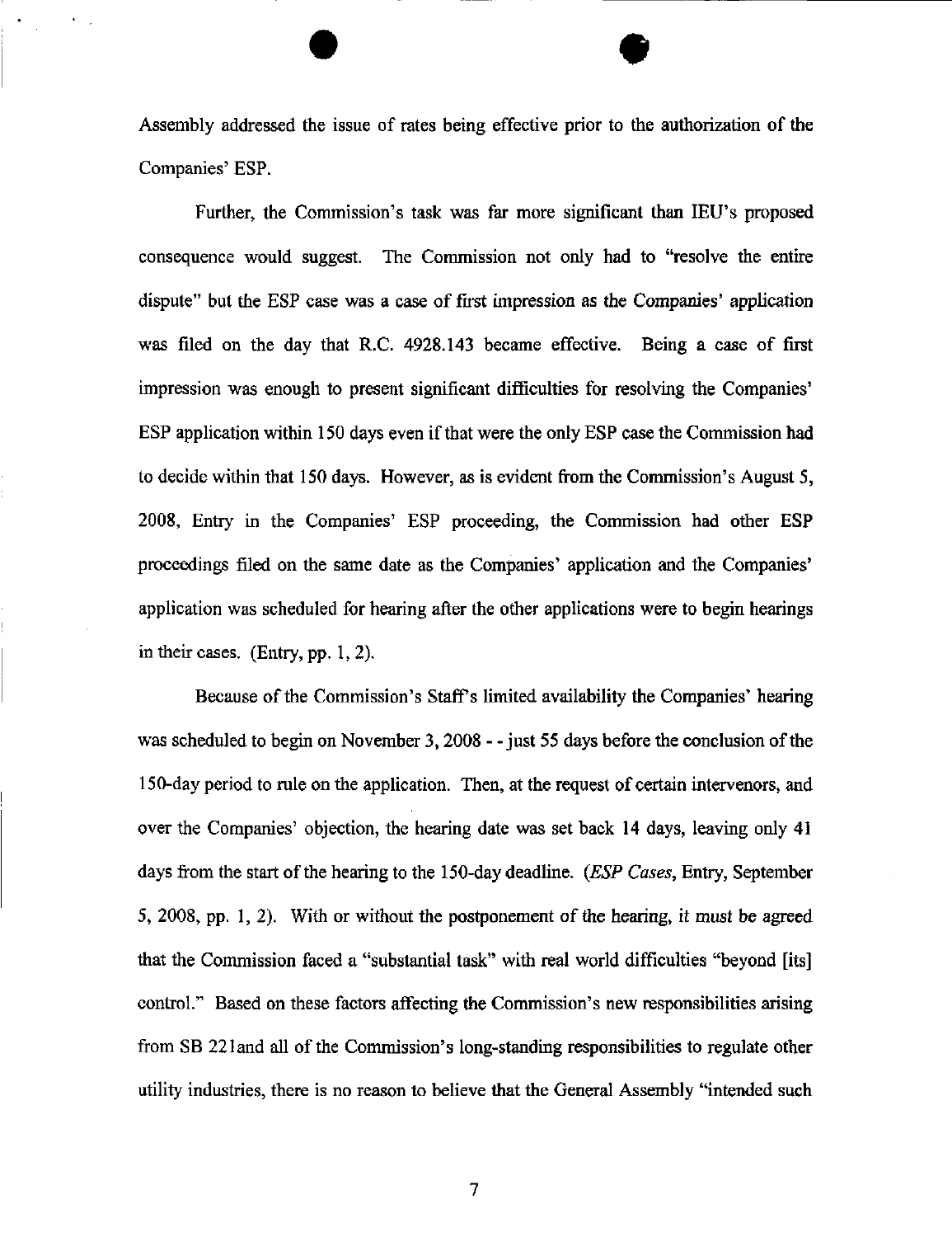drastic consequences to follow" firom the Commission's inability to meet the 150-day deadline. lEU's arguments to the contrary should be rejected on rehearing.

#### IL THE COMMISSION'S JANUARY 7, 2010 FINDINGS AND ORDERS SHOULD NOT BE CONDITIONED ON THE COMPANIES "AFFIRMATIVELY ACCEPTING" THEIR ESP AND CSP WITHDRAWING ITS APPEAL OF THE APPROVED ESP.

lEU again raises, through section II.B. of its application for rehearing, that the Companies should be prevented from collecting the rates authorized by the Commission in the ESP Cases and argues that the Commission should condition further collection of the ESP rates on the Companies "affirmatively accepting" the modified ESP. (lEU's Memorandum in Support, p. 12). As with many of the claims raised in IEU's application for rehearing, this claim amounts to an attempt to re-litigate the ESP cases and/or improperly expand the list of issues that it can pursue on appeal to directly or indirectly challenge the ESP decision (e.g., through circuitous challenges in related cases such as the ones at bar). This approach should not be entertained by the Commission as it is not directly pertinent to the January 7 Finding and Order being challenged here.

In any case, it appears to be lEU's position that the Companies' exercise of their statutory right to file for rehearing and appeal in some manner precludes them from implementing the dictates of the Commission's ESP Opinion and Order. There is no support anywhere in R.C. Chapter 4928, or elsewhere in Ohio law, for lEU's position. If a utility seeks rehearing and appeal from a Commission order which provided benefits to the utility in the form of increased rates, the utility need not postpone the implementation ofthe increased rates. Similarly, there is no support for the notion that an electric utility must decide whether to withdraw its ESP application based solely on the Commission's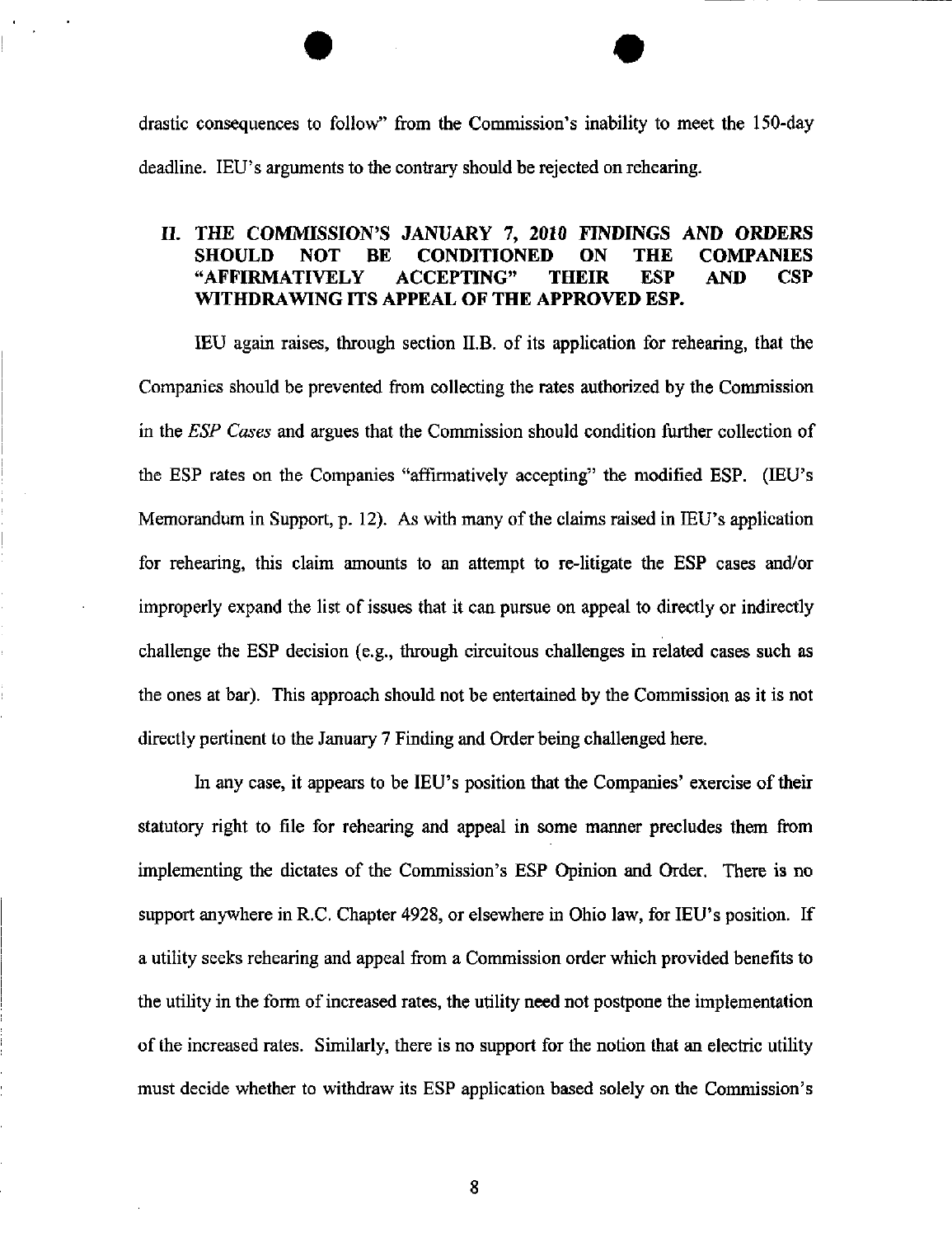order modifying and accepting the ESP, without the benefit of knowing whether and how rehearing, and ultimately, appeal, might amend its prior order.

There is nothing in R.C. Chapter 4928 to support lEU's notion that an electric utility must exercise a "Hobson's choice" between: (1) foregoing its right to rehearing and registering immediate withdrawal from a modified ESP (even though the Commission's order is not final and the decision could be modified on rehearing or appeal), or (2) pursuing rehearing/appeal and continuing to charge its pre-ESP rates while rehearing applications are filed and considered by the Commission. Rather, as the Companies previously have stated, their decision of whether to exercise the right of withdrawal can only be meaningfully exercised after the Commission issues a fmal order and appeals are decided (including any potential remand proceeding).

lEU's reliance on R.C. 4928.141 offers no support for its argiunent. A Standard Service Offer (SSO) now has been authorized by the Commission. The March 30, 2009 Entry in the ESP Cases authorizing tariffs conforming to the Opinion and Order to become effective cannot be any clearer evidence of this fact. Therefore, IEU's arguments regarding R.C. 4928.141have been moot for nearly a year since an SSO under R.C. 4928.143 has been authorized.

The right to withdraw an ESP application under R.C. 4928.143 (C) (2), contains no time restriction; nor is there any suggestion in that provision that filing for rehearing or waiting for a Commission order on rehearing before determining whether to withdraw an ESP application precludes the electric utility from implementing the rates authorized by the Commission. lEU's rehearing application regarding this issue should be denied.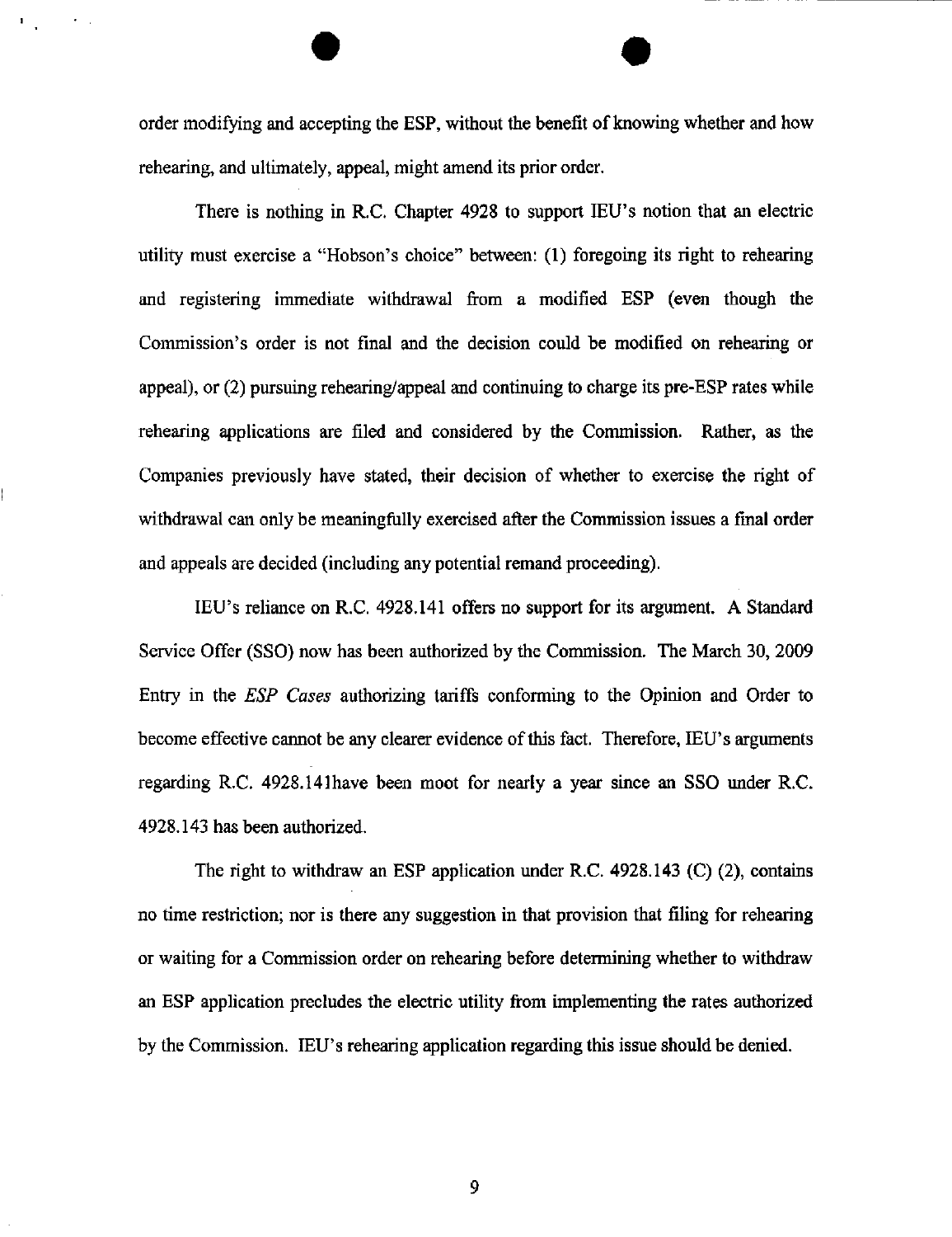### III. THE COMPANIES' ECONOMIC DEVELOPMENT COST RECOVERY RIDERS ARE PROPERLY OUTSIDE THE RATE INCREASE CAPS ESTABLISHED IN THEIR ELECTRIC SECURITY PLAN CASES.

lEU takes issue with the Commission's conclusion that the EDR is outside the ESP rate caps. One of lEU's arguments for placing the EDR inside the caps is that the Commission's decision "piles on additional increases for customers at a most precarious time for Ohio's economy." (lEU's Memorandum in Support, p. 14). In this regard, lEU seems to miss the point. If the EDR were inside the caps, the FAC deferrals and the associated carrying charges which are based on the Companies' Weighted Average Cost of Capital would increase. lEU's argument, which would result in more FAC deferrals, is inconsistent with its argument that the carrying charge associated with the EDR should be based on short-term debt instead of on long-term debt. R.C. 4905.31 (E), Ohio Rev. Code, provides for recovery of costs "in conjimction with any economic development and job retention program of the utility... including recovery of revenue foregone as a result of any such program.". lEU's argument regarding the EDR's exclusion from the Commission-authorized rate caps, if accepted, would result in increased costs for customers.

Further, it must be noted that the Companies are not collecting additional revenues as a result of their EDR filings. The revenues that will be collected through the EDR in 2010 are the equivalent of the revenues the Companies would have collected under their GS-4 tariffs but for the special contracts approved by the Commission in Case No. 09-119-EL-AEC and Case No. 09-516-EL-AEC.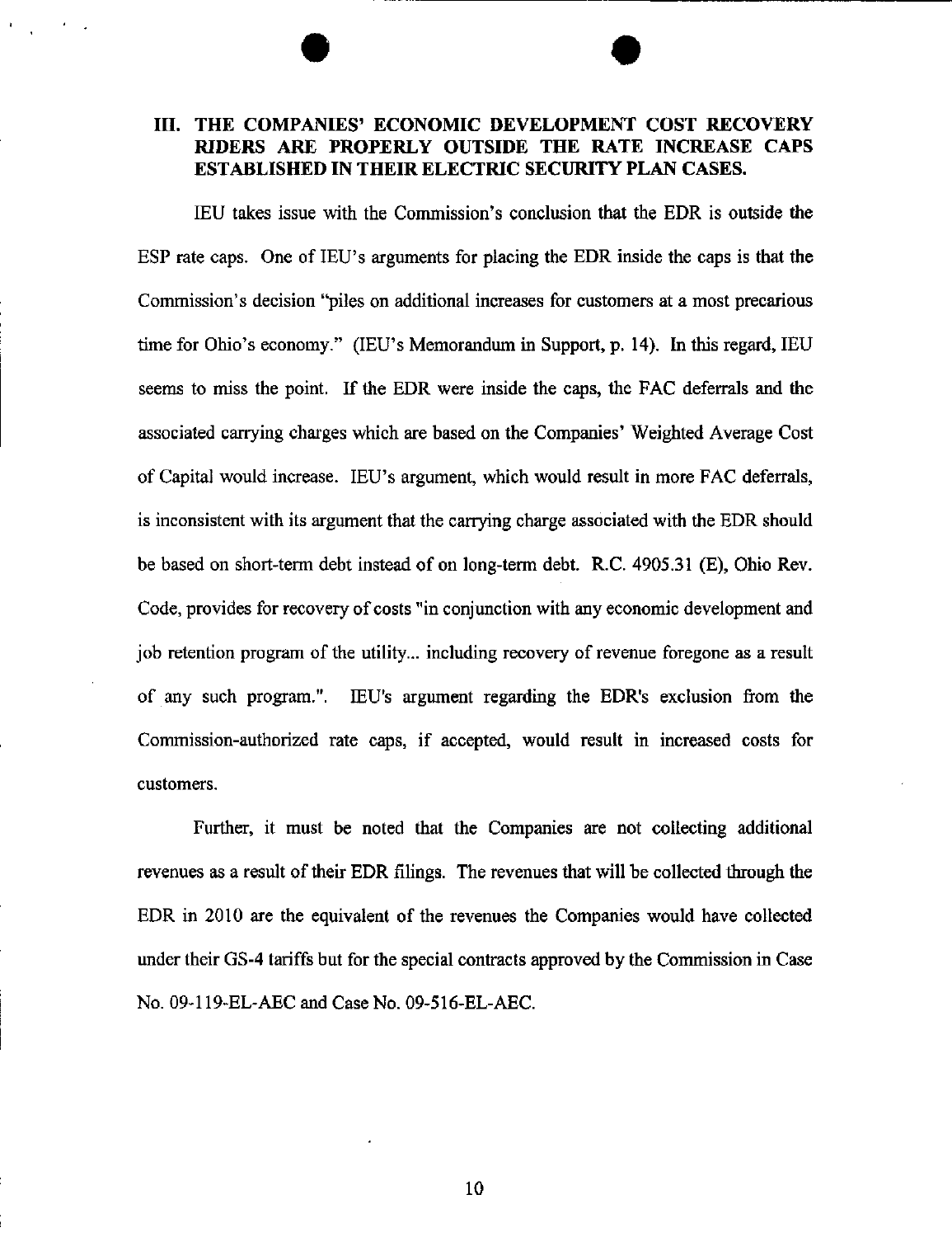The Commission properly decided that its earlier recitations of items that were outside the ESP rate caps were not exhaustive and that the EDR belongs outside those caps. lEU's arguments to the contrary should be rejected on rehearing.

#### IV. THE USE OF EACH COMPANY'S WEIGHTED AVERAGE LONG-TERM COST OF DEBT FOR CALCULATING CARRYING COSTS ASSOCIATED WITH THE COMPANIES' ECONOMIC DEVELOPMENT COST RECOVERY RIDERS WAS PROPER.

IEU repeats its opinion that the carrying charge rate to be applied to the delta revenues associated with the EDR should be based on each Company's short-term debt rate. lEU asserts that the Commission "made no inquiry as to whether a short-term rate ...would provide a lower interest rate that customers will pay for AEP-Ohio to carry this debt on its books." (IEU Memorandum in Support, p.16).

It is clear from lEU's argument that it believes that the selection of a carrying charge rate should be driven by what results in the lowest cost to customers, rather than by what is the most appropriate rate. The sort of regulatory treatment proposed by lEU is simplistic and should be rejected. Moreover, lEU's statement that customers "need every break they can get on their bills" appears to overlook that some of the delta revenues for which IEU's members are responsible are attributable to the rate discount obtained by a fellow-member of lEU.

lEU's support for use of a short-term debt rate reflects the apparent belief that the Companies issue specific debt to finance the carrying costs related to the EDR. As the Companies explained in their December 9, 2009 memorandum opposing lEU's motion for a hearing, they do not finance their activities on that sort of piecemeal basis. The Companies' financing reflects a mix of common equity, preferred equity and debt. While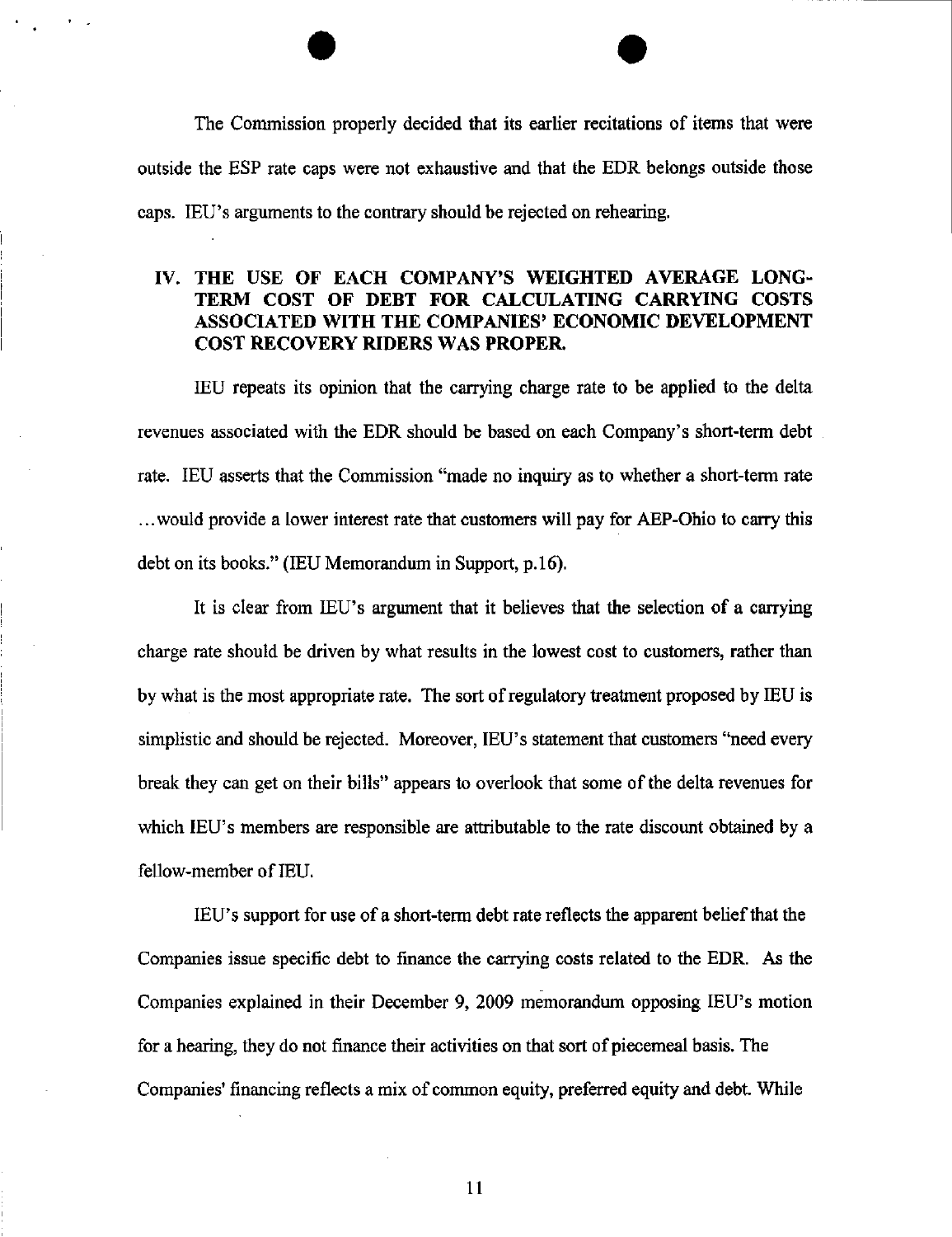a Weighted Average Cost of Capital would yield the appropriate carrying cost, the Companies proposed using a carrying cost based on long-term debt.

lEU's contention that the Commission made no inquiry conceming lEU's proposal is without merit. The very portion of the Commission's order to which IEU refers as support for its opinion contradicts lEU's position. The Commission specifically rejected lEU's proposed use of short-term debt finding instead that use of long-term debt, as proposed by the Companies, "is a more appropriate mechanism for calculating carrying charges...," (Finding and Order p. 9). Therefore, rehearing on this issue should be denied.

#### V. THE COMMISSION HAS NOT RULED ON THE COMPANIES' APPLICATION IN CASE NO. 09-1094-EL-FAC AND THE COMPANIES' FAC RATES WILL BE RECONCILED WITH THE OUTCOME OF CASE NO. 09-1094-EL-FAC.

lEU argues that the Commission "approved the up-front recovery through the FAC of the delta revenue amounts proposed by AEP-Ohio despite not issuing a companion order approving AEP-Ohio's Application in the Ormet Interim Reasonable Arrangement case." (IEU Memorandum in Support, p. 17).<sup>2</sup> IEU goes on to argue that it is "unreasonable to collect delta revenues from customers through the FAC that have not yet been found to be just and reasonable.... " and that "approval of the up-front delta revenue recovery associated with the Ormet interim reasonable arrangement before issuing an order in the Ormet Interim Reasonable Arrangement Case essentially negates the Commission's previous Orders and runs contrary to its express intent to thoroughly

While not entirely clear, it appears that IEU's reference is to Case No. 09-1094-EL-FAC, not to Case Nos. 08-1138-EL-AAM and 08-1339-EL-UNC. See lEU's Footnote 27 which refers to a filing in Case No 09-1904-EL-FAC.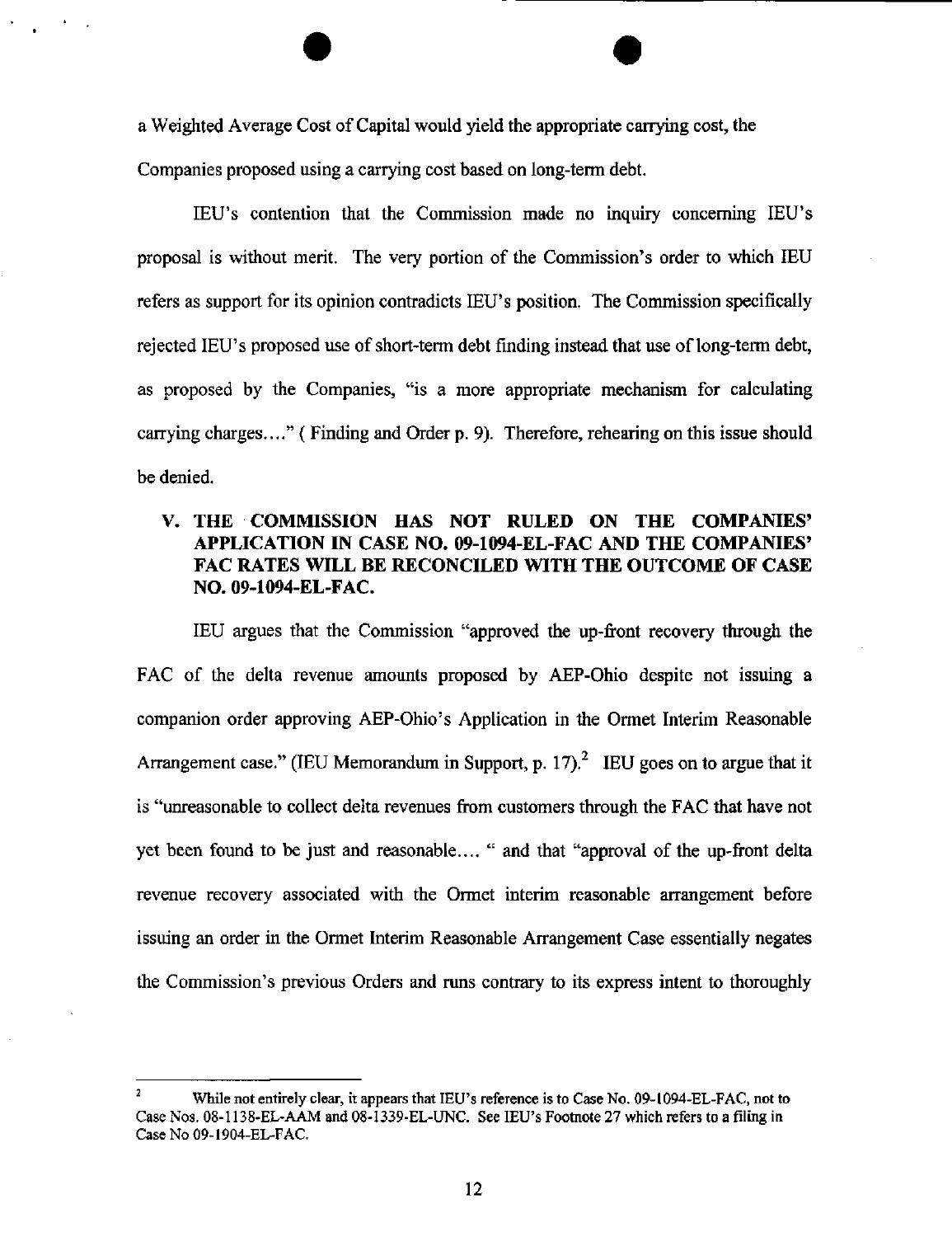explore the delta revenue amounts associated with the Ormet interim reasonable arrangement." (Id. at 17, 18).

It appears that lEU partially misimderstands what was requested in the Companies' November 13, 2009 fihng in Case No. 09-1094-EL-FAC and in their December 1, 2009 filing in Case Nos. 09-872 and 873-EL-FAC. The former filing was made in response to the Commission's July 15, 2009 order in Case No. 09-119-EL-AEC (the Ormet long-term contract case) wherein the Commission directed the Companies to file an application to recover the appropriate amounts of the unrecovered FAC deferrals authorized by the Commission in the Interim Agreement The Companies' request was that "the Commission approve the recovery through each Company's FAC of the cumulative balance of the unrecovered FAC deferrals under the Interim Agreement, plus associated carrying costs accrued through October 31, 2009, and associated carrying costs to be accrued through the full recovery of the regulatory asset deferrals identified in this application." (Companies'Application, p. 5).

As shown in the Companies' December 1, 2009 filing in Case Nos. 09-872/873- EL-FAC, CSP can only be characterized as recovering a portion of the Ormet Interim Agreement deferrals. CSP Schedule 1 shows that only a portion of the RA, calculated on Schedule 3 and including the Ormet Interim Agreement deferral recovery, is reflected in the current FAC rate due to being limited by the rate caps. OP is not recovering any of the Ormet Interim Agreement deferrals presently (OP Schedule 1 shows that none of the RA is being recovered and only a portion of the FC is currently reflected in rates, with the remainder being deferred). This was explained in the Companies' FAC filing. At page 2 of that filing, the Companies noted the following regarding Schedule 2 ofthe filing: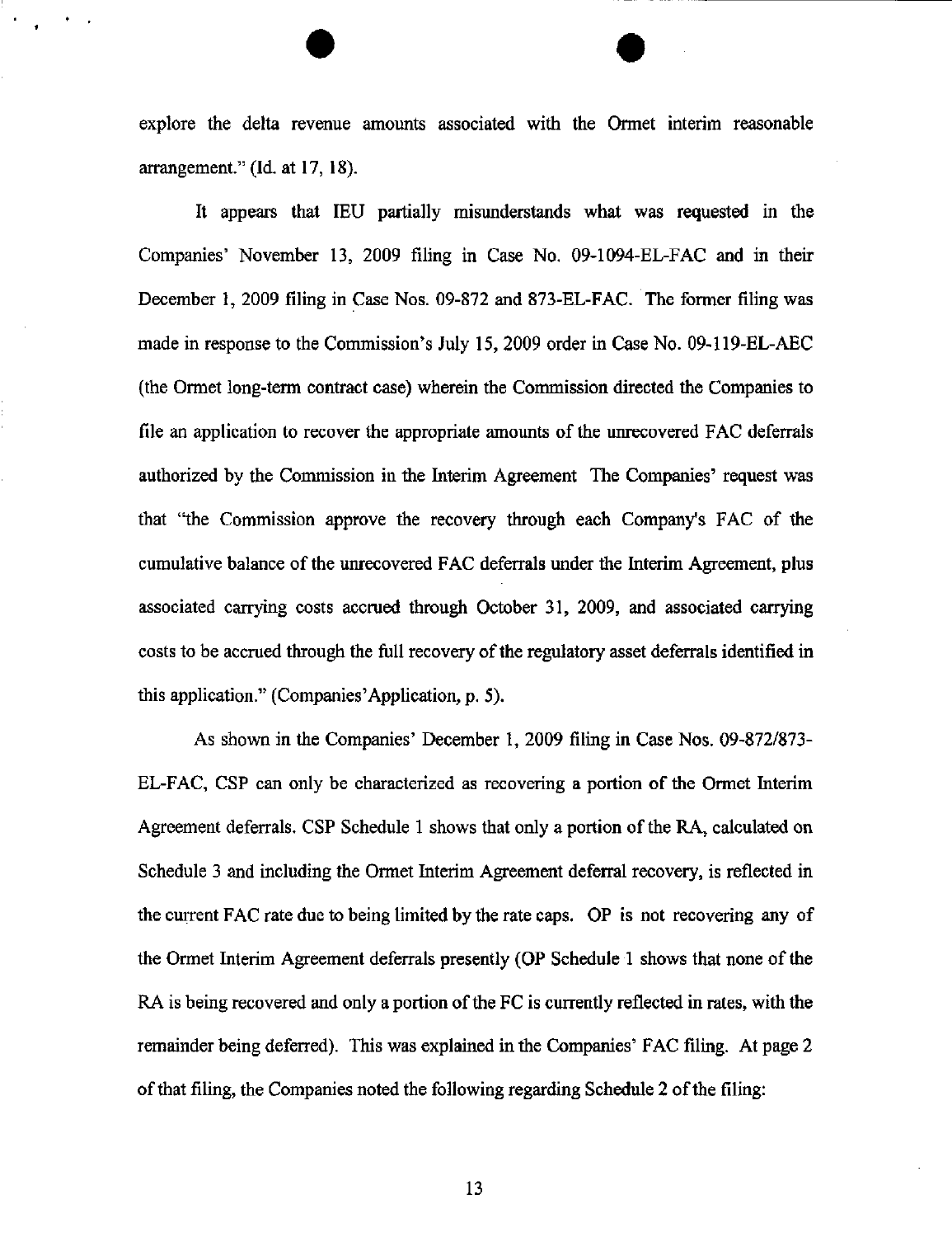

To the extent CSP's recovery of its RA component includes Ormet Interim Agreement deferrals, those amounts can be reconciled with the final decision in Case No. 09-1094-EL-FAC and passed back to customers through the FAC. Moreover, to preclude recovery by CSP of the deferrals in question until the Commission resolves Case No. 09- 1094-EL-FAC would leave the deferrals to continue accruing carrying charges, thereby increasing CSP's customers' ultimate cost associated with the Ormet Interim Agreement deferrals. lEU's objections are without merit and should be denied on rehearing,

## **CONCLUSION**

For the foregoing reasons, the Commission should deny IEU's application for rehearing in its entirety.

Respectfully submitted,

Marvin I. Resnik, Counsel of Record Steven T. Nourse American Electric Power Service Corporation 1 Riverside Plaza, 29<sup>th</sup> Floor Columbus, Ohio 43215 Telephone: (614) 716-1606 Telephone: (614) 716-1608 Facsimile: (614) 716-2950 Email: miresnik@aep.com [stnourse@aep.com](mailto:stnourse@aep.com) 

Counsel for Columbus Southern Power and Ohio Power Company